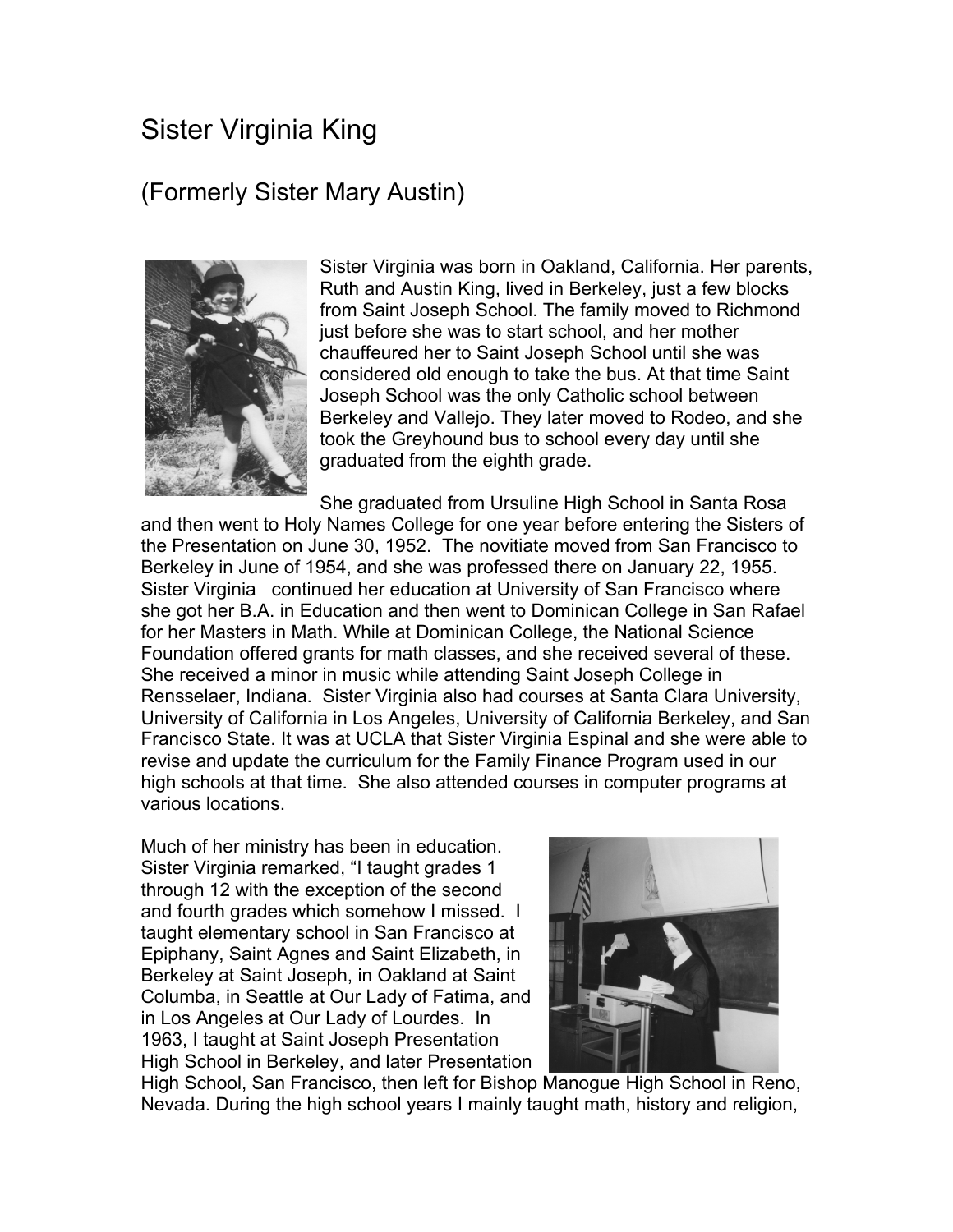and at various times I taught chorale, was a building and business manager, math chair, stage director, audio visual and video production moderator, and class moderator." Through her work in development she was able to get several grants for schools including a computer lab and baseball field for Bishop Manogue, as well as government funding for insulation and heating systems for the buildings.

When she returned to San Francisco from Reno in 1985, she taught math part-time at Presentation High School and became director of the Health and Retirement Office for the Congregation. Sister Virginia became the Fleet Manager in 1994. She left the high school in 1990, one year before it closed. Since 1985 she also has been in charge of liturgies for the Motherhouse and plays the organ for services.



Among her hobbies, she enjoys her coin collection especially the Jefferson nickels - knitting, and photography. She has enjoyed traveling and visiting some of the beautiful places here in the United States.

Ministries:

| $1954 - 1955$ | Teacher, Epiphany School, San Francisco; Teacher, St.<br>Joseph School, Berkeley |
|---------------|----------------------------------------------------------------------------------|
| $1955 - 1956$ | Teacher, St. Columba School, Oakland                                             |
| $1956 - 1958$ | Teacher, St. Joseph School, Berkeley                                             |
| $1958 - 1960$ | Teacher, Our Lady of Fatima School, Seattle, Washington                          |
| $1960 - 1961$ | Teacher, St. Agnes School, San Francisco                                         |
| $1961 - 1962$ | Teacher, St. Elizabeth School, San Francisco                                     |
| $1962 - 1963$ | Teacher, Our Lady of Lourdes School, Los Angeles                                 |
| $1963 - 1967$ | Teacher, Presentation High School, Berkeley                                      |
| 1967 – 1976   | Teacher, Presentation High School, San Francisco                                 |
| 1976 - 1979   | Teacher, Presentation High School, Berkeley                                      |
| 1979 - 1981   | <b>Staff, Presentation Center, Los Gatos</b>                                     |
| $1981 - 1985$ | Business Manager, Bishop Manogue High School,<br>Reno, Nevada                    |